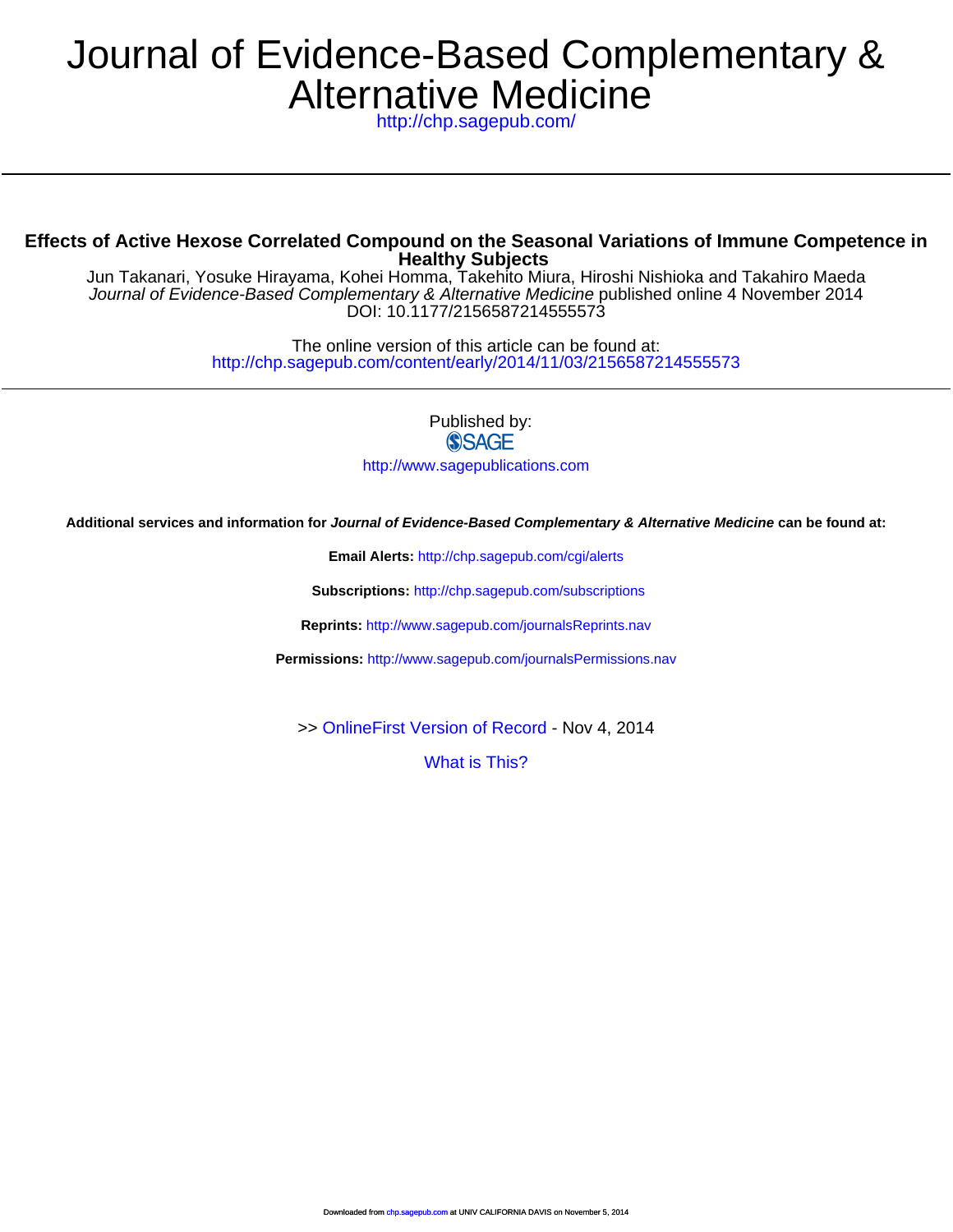## Effects of Active Hexose Correlated Compound on the Seasonal Variations of Immune Competence in Healthy Subjects

Journal of Evidence-Based Complementary & Alternative Medicine 1-7 © The Author(s) 2014 Reprints and permission: [sagepub.com/journalsPermissions.nav](http://www.sagepub.com/journalsPermissions.nav) DOI: 10.1177/2156587214555573 [cam.sagepub.com](http://cam.sagepub.com)

**SSAGE** 

Jun Takanari, PhD<sup>I</sup>, Yosuke Hirayama, PhD<sup>I</sup>, Kohei Homma, PhD<sup>I</sup>, Takehito Miura, PhD<sup>1</sup>, Hiroshi Nishioka, PhD<sup>1</sup>, and Takahiro Maeda, PhD<sup>1</sup>

#### Abstract

The aim of this study was to evaluate the effects of active hexose correlated compound intake on the immune competence in healthy volunteers. Thirty-four subjects were randomized to receive placebo or active hexose correlated compound at 1.0 g/d for 4 weeks in early winter. Natural killer cell activity was significantly increased in both groups during the study period, the natural killer cell number, however, was not altered in the active hexose correlated compound group while placebo group showed remarkable decline. In addition, the score of immunological vigor, an index of total immune competence, was maintained in the active hexose correlated compound group although that of placebo group lowered during the test period. These results suggested that the continuous active hexose correlated compound intake maintained the immune competence against the seasonal change.

#### Keywords

active hexose correlated compound, immunity, seasonal alteration, natural killer cell, score of immunological vigor

Received July 7, 2014. Accepted for publication August 26, 2014.

## Introduction

The human immune system plays an important role in the host defense. If invasion of pathogenic bacteria and viruses takes place in human body, immune systems such as innate and adaptive immunity serve to protect against pathogens. The immunocompetent cells such as lymphoid cells (B cell, T cell, natural killer cell, etc), granulocytic cells (eosinophil, neutrophil, basophil, etc) and antigen-presenting cells (macrophage, monocyte, dendritic cell, etc) are involved in the defense reaction. However, activity of these cells is affected by various factors including aging, stress, malnutrition, and various stressors.<sup>1-3</sup>

Seasonal changes are also considered to alter the immune function. It is shown that it generally decreases during winter as a result of various factors. In studies of the seasonal patterns of human infection diseases, many are reported to be most epidemic in winter.<sup>4,5</sup> The higher incidence of disease in winter is suggested to be correlated with air temperature. It is suggested that the nasal airway is most cooled down, and susceptible when exposed to cold temperature. Therefore the mucociliary clearance and the immune response of the nasal airway are compromised.<sup>6</sup> In cold temperature, the sympathetic nervous activity is stimulated as homeostatic responses, and the number of granulocytes increases, leading to an increased secretion of adrenaline and noradrenaline from the adrenal gland.

Although activating the sympathetic nervous system contributes to increasing the body temperature for maintenance of homeostasis as counteraction, secreted adrenaline and noradrenaline result in an increase in the number of granulocytes which bear the adrenaline receptor.<sup>7</sup> Increased granulocytes generate reactive oxygen species which predispose to inflammation in each tissue and mucosa. $8.9$  The local immune response is suppressed by inflammation in oral and intestinal mucosa, and associated with an increased risk of infection.<sup>7</sup> It is also known that the number of natural killer cells decreases by adaptive response to low temperature in winter season.<sup>10</sup> In order to activate the immune competence, it is desirable to remove factors causing a decrease in the activity of the immunocompetent cells. Intaking immunomodulatory nutraceuticals is one of the several ways to activate the immune function.

However, it is difficult to evaluate the effect of immunomodulatory nutraceutical on healthy people. The immunomodulatory

Amino Up Chemical Co, Ltd, Sapporo, Japan

#### Corresponding Author:

Takahiro Maeda, PhD, Amino Up Chemical Co, Ltd, Sapporo, Hokkaido, 363-32 Shin-ei, Kiyota, Sapporo, 004-0839 Japan. Email: maeda@aminoup.co.jp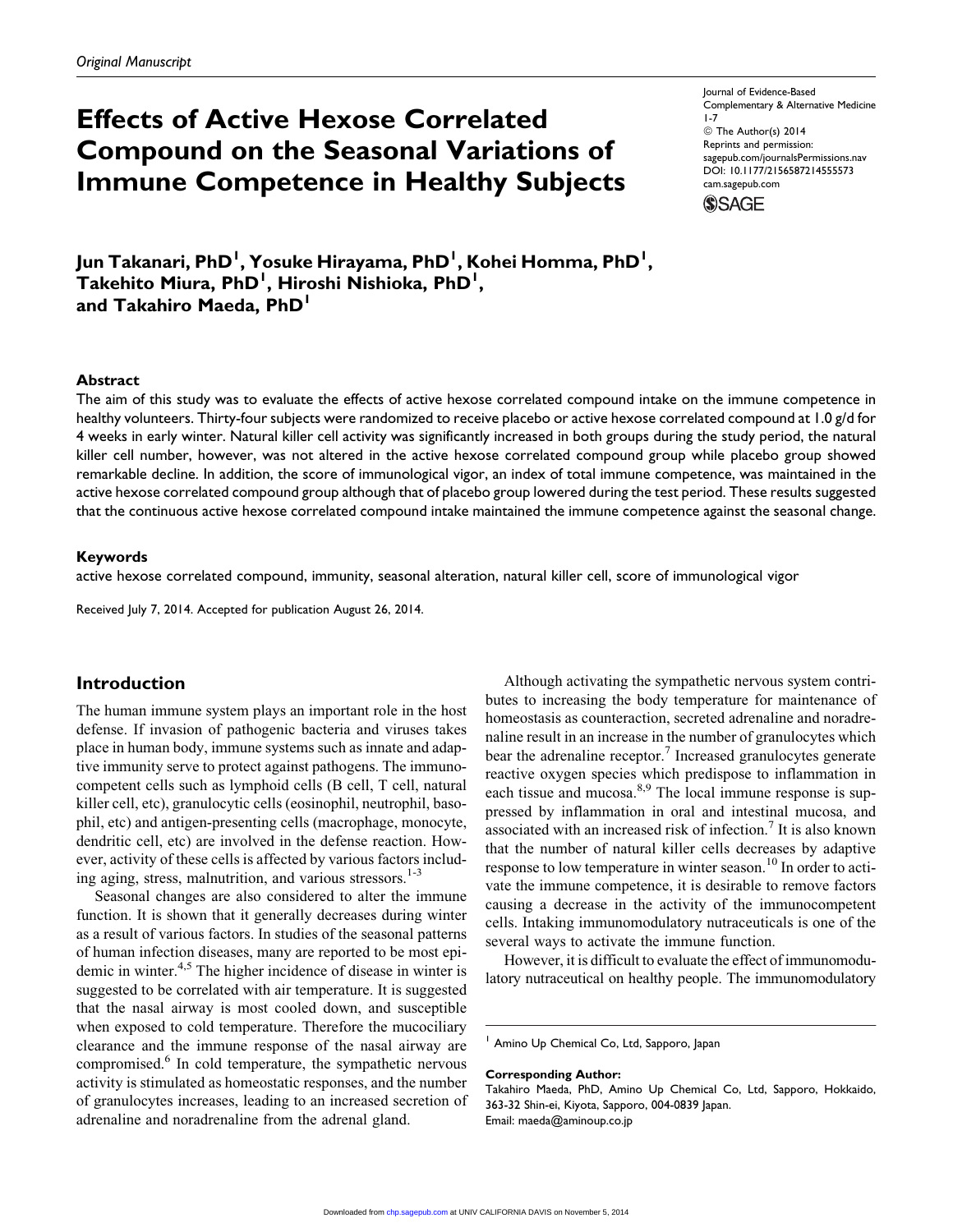effect of functional foods can be barely observed in healthy people as the baseline of the immune competence of healthy people is generally maintained high. To evaluate the comprehensive assessment of the immune competence, Hirokawa et  $al<sup>11,12</sup>$ described a method to comprehensively evaluate the immune function by using multiple parameters associated with T cells, not by only measuring the cytokine level and/or the number of the immunocompetent cells. In this method, 7 or 8 parameters significantly diminished by aging or stress are used as the criteria and unified as immunity score. Standardization of immunity score is carried out using a database that is created on the basis of measuring immunological parameters in many healthy subjects. This score system enables accurate measurement of minor differences in the immune competence of healthy subjects, and the results are shown as score of immunological vigor.

There are various kinds of functional foods that show immunomodulatory effect, one of which is active hexose correlated compound, which is a mixture of polysaccharides, amino acids, lipids, and minerals derived from mycelial culture of the basidiomycete, Lentinula edodes. Active hexose correlated compound has demonstrated positive effects on various parameters of the immune function in both rodents $13-17$  and humans.<sup>18-20</sup> In the clinical trial on healthy subjects, the number of total dendritic cells in the active hexose correlated compound group was significantly higher after 4-week intake of active hexose correlated compound, when compared with the baseline and with the placebo group.<sup>21</sup> In the clinical trial on healthy elderly persons for 30 days, the results suggested that active hexose correlated compound can enhance  $CD4^+$  and  $CD8<sup>+</sup>$  T cell immune responses via increasing the production of cytokines, interferon- $\gamma$ , and tumor necrosis factor- $\alpha$ , from T cells.<sup>22</sup> When Roman et al<sup>23</sup> assayed the effect of active hexose correlated compound intake on the antibody response to influenza B vaccine in a clinical trial, active hexose correlated compound supplementation for 3 weeks after vaccination showed significant increase in antibody titer and  $CD8<sup>+</sup>$  T cells when compared with a control group.

In this study, we performed a pilot study to evaluate the effect of active hexose correlated compound on seasonal suppression of the immune competence in healthy people. A double-blind randomized placebo-controlled clinical trial was performed in healthy subjects in the cold season, which is prone to suppression of the immune competence. Hirokawa's immunity score system was used to comprehensively evaluate the immune competence of healthy individuals between active hexose correlated compound and placebo groups.

## Materials and Methods

## Study Design

The current study was a 4-week, randomized, double-blind, parallelgroup, placebo-controlled clinical trial. The primary endpoint of the study was the assessment of the immune function (natural killer cell activity and score of immunological vigor; see explanation below). This study was conducted in accordance with the Declaration of Helsinki, and all procedures involving human subjects were approved

by the Ethics Review Board, Hokkaido Information University (Ebetsu, Japan). Valid informed written consents were obtained from all subjects.

### Study Participants

Healthy adult volunteers who had felt daily fatigue subjectively were included in this trial. Subjects were excluded from the study based on the following criteria: history of significant illness, current use of any prescribed medication and supplements for immune enhancement, any diagnosed medical condition which might confound the evaluation of safety, history of severe allergic reactions to food, and pregnancy. Thirty-four subjects were randomly assigned by using initial natural killer cell activity, into 2 groups, the active hexose correlated compound intake group (age range 31-73 years, mean age 54.8 years) and the placebo group (age range 30-73 years, mean age 54.2 years). All subjects took 4 capsules of active hexose correlated compound (250 mg/capsule) or placebo (250 mg dextrin only/capsule), daily for 4 weeks between November and December, 2013. Inspection was held 2 times, just before intake and 4 weeks after the commencement of sample intake. All subjects underwent peripheral blood test and the questionnaire by the visual analog scale method (see explanation below).

## Dietary Supplements

Active hexose correlated compound freeze-dried powder was industrially manufactured by Amino Up Chemical Co, Ltd (Sapporo, Hokkaido, Japan).<sup>24,25</sup> The *Lentinula edodes* mushroom mycelia was cultured in liquid medium and then processed by separation, concentration, sterilization, and freeze-drying to the end fine granule powder of active hexose correlated compound under the Quality Management System standards of ISO 9001:2008, and ISO 22000:2005, and Good Manufacturing Practice from the Japan Health and Nutrition Food Association.

## Natural Killer Cell Activity

Natural killer cell activity was assessed by chromium-51 release assay to measure radioactivity released from Chromium-51-loaded K562 target cells. This assay was done by SRL Inc (Tokyo, Japan) in a blind manner.

## Score of Immunological Vigor

This score conceived by Hirokawa et  $al<sup>12</sup>$  was calculated based on lymphocyte subsets analysis by the flow cytometric method. This is a method of evaluating comprehensive immunity strength by scoring various immune indexes including the number of  $T$  cells,  $CD8<sup>+</sup>$  $CD28<sup>+</sup>$  T cells, naïve T cells, B cells, and natural killer cells,  $CD4/$ CD8 T cell ratio, and naïve/memory T cell ratio. Each immune index is individually scored as three levels (1 is ''needs improvement,'' 2 is "needs observation," and 3 is "safe"). Score of immunological vigor was determined from the sum of the 7 index scores, and therefore ranged from 7 to  $21<sup>26</sup>$ 

## Complete Blood Count

The whole peripheral blood was collected from the antecubital vein of each subject. The complete blood count was performed at the health center of Hokkaido Information University and assessed for red blood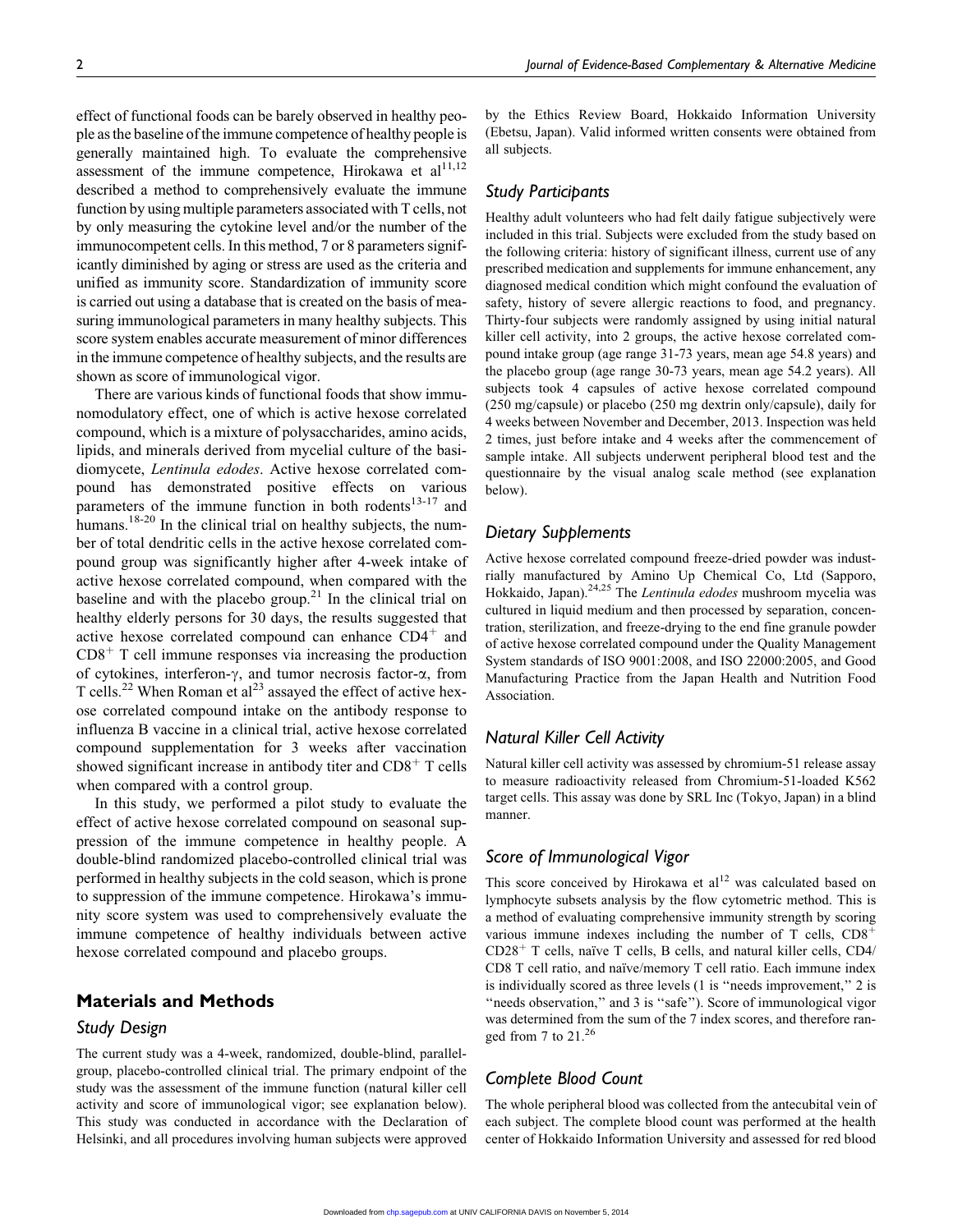cells, hemoglobin, hematocrit, platelets, white blood cells, and differential counts of white blood cell (neutrophil, lymphocyte, monocyte, eosinophil, and basophil).

## Visual Analogue Scale

Subjects marked their perception of the current state of the items on 100-mm horizontal lines anchored by word descriptions of the state at each end. $27$  The visual analogue scale score was determined by measuring in millimeters from the left end of the line to the point marked. The 7 items relating stress and fatigue were evaluated in this study, which were arousal, mood state, motivation, feeling, physical fatigue, concentration, and appetite.

#### Statistical Analysis

The Wilcoxon signed-rank test was used to determine whether the difference between before (pre) and after (post) 4 weeks of intake was significant. Also the changes between groups were compared using the Mann-Whitney  $U$  test. A  $P$  value less than .05 was considered to be significant, and a P value less than .10 but larger than .05 was considered to have tendency. These analyses were performed using statistical software StatView version 4.5. Results are expressed as mean  $\pm$  standard error.

## Results

## General Characteristics of Study Subjects

Among the enrolled subjects ( $n = 34$ ), 1 subject in the active hexose correlated compound group dropped out for no goodcompliance on capsules consumption and 33 subjects completed the study. Throughout the 4-week study, the subjects reported no serious adverse events on health or any general health problems due to active hexose correlated compound or placebo supplementation and the compliance was more than 85%.

Table 1 presents the general parameters measured at the baseline of the study. There were no statistically significant differences with respect to all the characteristics of the study subjects between placebo and active hexose correlated compound groups.

## Natural Killer Cell Count and Activity

As shown in Table 2, natural killer cell count did not change in the active hexose correlated compound group, while it tended to decrease in the placebo group ( $P = .0526$ ). NK cell activity was significantly enhanced in the placebo and active hexose correlated compound groups ( $P = .0230$  and  $P = .0053$ , respectively) during the study period. The increased levels of natural killer cell activity before and after the intervention were greater in the active hexose correlated compound group than the placebo group, but it was not statistically significant.

## Score of Immunological Vigor

Table 2 also shows the score of immunological vigor between the active hexose correlated compound group and the placebo Table 1. Demographic Profile of the Study Subjects in Placebo and AHCC Groups.

| Variable         | Placebo       | AHCC            |  |
|------------------|---------------|-----------------|--|
| Sample size (n)  |               |                 |  |
| Total            | 18            | 15              |  |
| Males            | 6             | 4               |  |
| <b>Females</b>   | 12            | Н               |  |
| Age (years)      |               |                 |  |
| Mean $+$ SE      | $54.2 + 2.8$  | $53.6 + 3.3$    |  |
| Range            | 30-73         | $31 - 73$       |  |
| Median           | 56            | 51              |  |
| Body height (cm) |               |                 |  |
| Mean $+$ SE      | $160.2 + 2.0$ | $160.9 + 2.4$   |  |
| Range            | 146.9-177.5   | $148.7 - 177.1$ |  |
| Median           | 156.5         | 160.7           |  |
| Body weight (kg) |               |                 |  |
| Mean $+$ SE      | $57.2 + 12.3$ | 59.6 $\pm$ 2.6  |  |
| Range            | 44.3-86.4     | 42.0-81.8       |  |
| Median           | 54.3          | 59.I            |  |

Abbreviations: AHCC, active hexose correlated compound; SE, standard error.

group before and after the intervention. Initial levels of these scores of immunological vigor were not significantly different between the 2 groups. After the intervention, score of immunological vigor did not change in the active hexose correlated compound group, while it significantly decreased in the placebo group ( $P = .0053$ ). Moreover, the changes of score of immunological vigor differed markedly between both groups  $(P = .0338)$ .

## Complete Blood Count

Changes in complete blood count with hematological and 5-part differential count parameters between the active hexose correlated compound group and the placebo group before and after the intervention are summarized in Table 3. Initial levels of these data were not significantly different between the 2 groups. After the intervention, in the placebo group, the percentage of neutrophils significantly increased ( $P = .0090$ ), and the percentage of lymphocyte significantly decreased  $(P =$ .0117). On the other hand, in the active hexose correlated compound group, the percentage of differential count parameters did not show any significant differences during the intervention period. However, the changes of both neutrophil and lymphocyte parameters were significantly different between the 2 groups ( $P = .0190$  and  $P = .0201$ , respectively).

## Visual Analogue Scale

Figure 1A and B shows the results of the visual analogue scale in the placebo group and active hexose correlated compound group, respectively. Six out of 7 visual analogue scale items in the active hexose correlated compound group seemed to slightly improve compared with the placebo group. In particular, 1 item "Concentration" showed significant improvement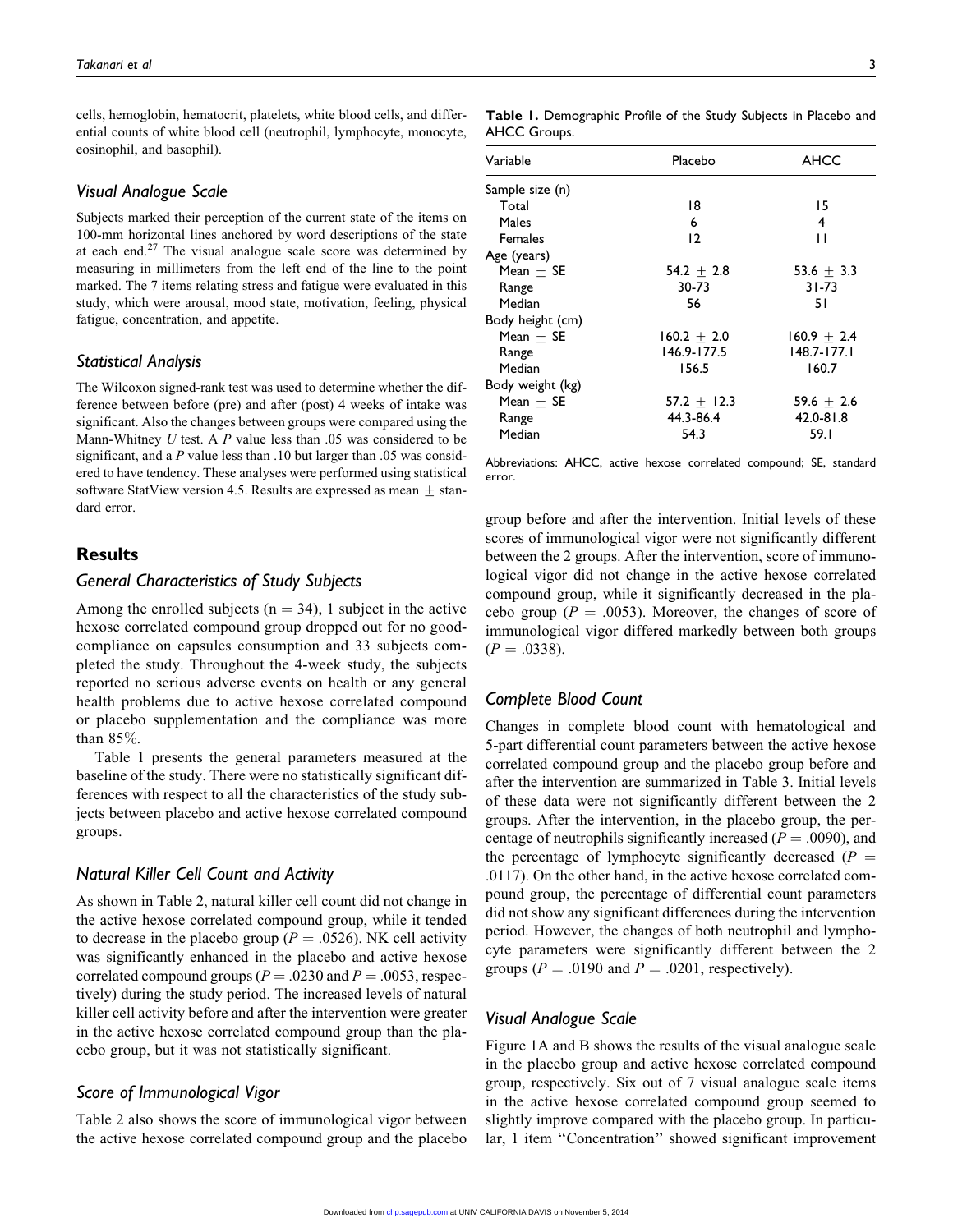$-0.2 \pm 0.4$ 

 $15.9 \pm 0.6$  15.7  $\pm$  0.5

|                                                  | Placebo                        |                                    |                               | <b>AHCC</b>                    |                                  |                               |  |  |  |  |
|--------------------------------------------------|--------------------------------|------------------------------------|-------------------------------|--------------------------------|----------------------------------|-------------------------------|--|--|--|--|
| Variable                                         | Pre                            | Post                               |                               | Pre                            | Post                             |                               |  |  |  |  |
| $NK$ cells(/ $\mu$ L)<br>NK cell activity $(\%)$ | $201.6 + 24.0$<br>$36.9 + 2.8$ | $157.1 + 16.9***$<br>$42.4 + 3.2*$ | $-44.6 + 22.0$<br>$5.5 + 2.3$ | $155.5 + 21.7$<br>$34.6 + 2.7$ | $137.7 + 17.7$<br>$44.3 + 3.1**$ | $-17.9 + 11.2$<br>$9.7 + 2.2$ |  |  |  |  |

Table 2. Comparison of NK Cell Count, NK Activity, and SIV Between the Placebo and AHCC Groups, and Pre- and Postintakes.<sup>a</sup>

Abbreviations: NK, natural killer; SIV, score of immunological vigor; AHCC, active hexose correlated compound; SE, standard error.

SIV 16.7  $\pm$  0.5 15.5  $\pm$  0.5<sup>\*\*</sup> -1.2  $\pm$  0.3

<sup>a</sup> Values are mean  $\pm$  SE. \*P < .05 and \*\*P < .01 indicate a significant difference between pre- and postintakes in each group, while \*\*P < .1 indicates a tendency for difference.  ${}^{\dagger}P$  < .05 indicates a significant difference between the placebo group and the AHCC group.

Table 3. Comparison of CBC Including the Differential Leukocyte Count Between the Placebo Group and the AHCC Group.<sup>a</sup>

|                                        | Placebo       |                 |              | <b>AHCC</b>   |                |                           |
|----------------------------------------|---------------|-----------------|--------------|---------------|----------------|---------------------------|
| Variable                               | Pre           | Post            | Δ            | Pre           | Post           | $\Lambda$                 |
| Red blood cell $(10^4/\mu L)$          | $447.4 + 8.9$ | 447.3 $\pm$ 9.8 | $-0.1 + 4.1$ | $450.5 + 9.7$ | $445.8 + 10.9$ | $-4.7 + 4.7$              |
| Hemoglobin (g/dL)                      | $13.7 + 0.3$  | $13.7 + 0.3$    | $0.0 + 0.1$  | $13.8 + 0.3$  | $13.7 + 0.3$   | $-0.1 + 0.2$              |
| Hematocrit $(\%)$                      | $40.6 + 0.8$  | $41.3 + 0.9$    | $0.7 + 0.5$  | $40.5 + 0.8$  | $40.9 + 0.9$   | $0.4 + 0.5$               |
| Platelet $(10^4/\mu L)$                | $25.4 + 1.7$  | $25.9 + 1.4$    | $0.6 + 0.5$  | $22.9 + 1.1$  | $24.1 + 1.4*$  | $1.2 + 0.5$               |
| White blood cell $(10^3/\mu L)$        | $5.5 + 0.3$   | $5.7 + 0.3$     | $0.2 + 0.2$  | $5.9 + 0.5$   | $5.2 + 0.3$    | $-0.7 + 0.4$              |
| Differential count of white blood cell |               |                 |              |               |                |                           |
| Neutrophil $(\%)$                      | $58.2 + 2.3$  | $61.8 + 2.1**$  | $3.6 + 1.2$  | $60.7 + 2.4$  | $59.9 + 2.7$   | $-0.7 + 1.0$ <sup>T</sup> |
| Lymphocyte $(\%)$                      | $33.7 + 2.3$  | $30.6 + 2.1*$   | $-3.1 + 1.1$ | $31.3 + 2.5$  | $31.9 + 2.7$   | $0.7 \pm 0.9^{\dagger}$   |
| Monocyte $(\%)$                        | $4.5 + 0.2$   | $4.2 + 0.2$     | $-0.3 + 0.2$ | $4.8 + 0.5$   | $4.7 + 0.4$    | $-0.1 + 0.3$              |
| Eosinophil $(\%)$                      | $3.0 \pm 0.6$ | $2.8 + 0.5$     | $-0.2 + 0.3$ | $2.7 + 0.4$   | $2.7 + 0.4$    | $0.0 + 0.3$               |
| Basophil $(\%)$                        | $0.6 + 0.1$   | $0.5 + 0.1$     | $-0.1 + 0.1$ | $0.6 + 0.1$   | $0.7 + 0.1$    | $0.1 + 0.1$               |

Abbreviations: CBC, complete blood count; AHCC, active hexose correlated compound; SE, standard error.

 $^{\rm a}$  Values are mean  $\pm$  S.E. \*P < .05 and \*\*P < .01 indicate a significant difference between pre- and postintakes in the each group.  $^{\dagger}$ P < .05 indicates a significant difference between the placebo and the AHCC groups.



Figure 1. Effect of AHCC intake on the 7 items related to stress and fatigue, arousal, mood state, motivation, feeling, physical fatigue, concentration, and appetite, before (gray and dash line) and after (black and solid line) the intervention. (A) and (B) show the placebo and AHCC group, respectively. \*P < .05 indicates a significant difference between pre- and postintakes. Abbreviation: AHCC, active hexose correlated compound.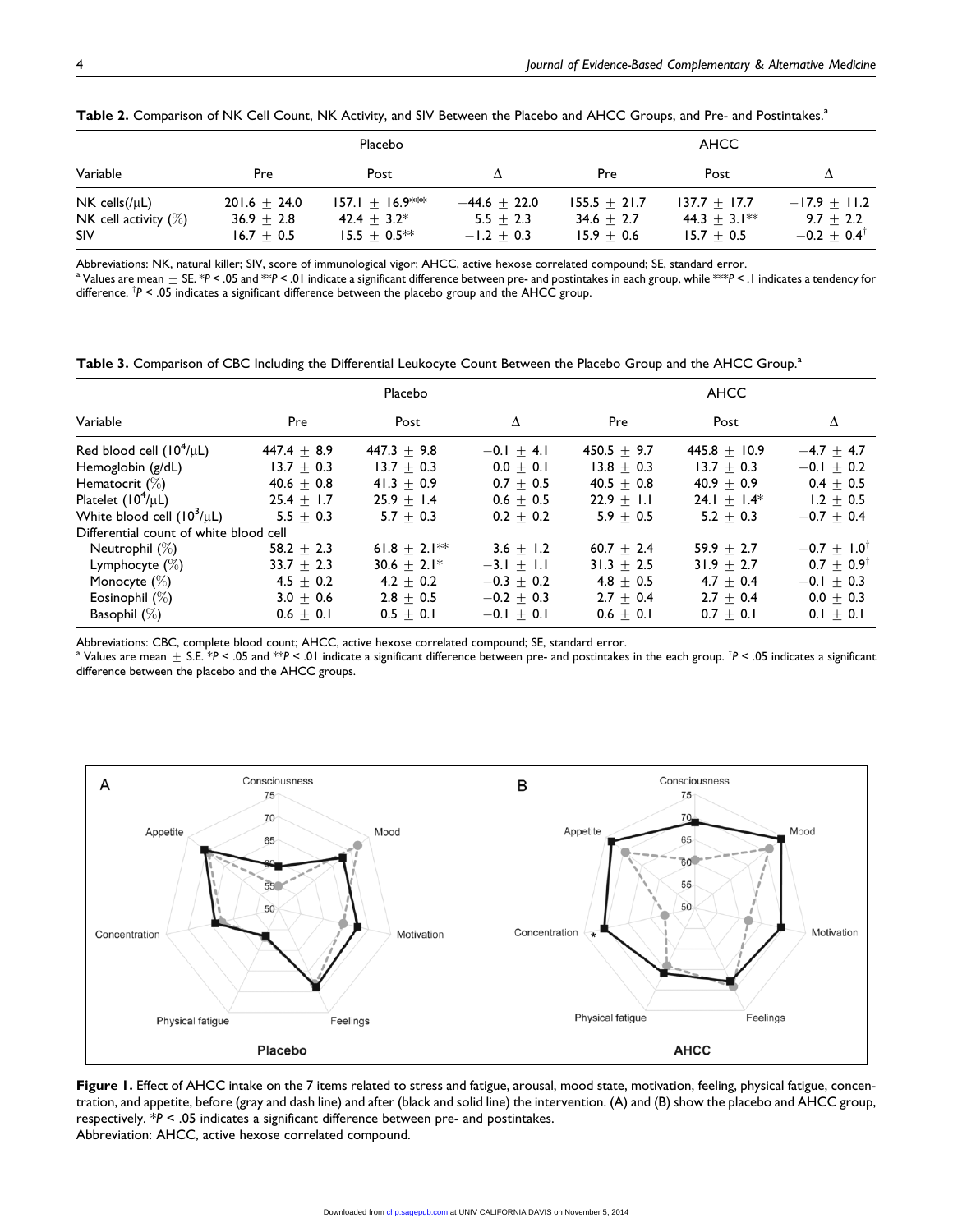between pre- and postintake in the active hexose correlated compound group ( $P = .0380$ ). There was no significant improvement in the placebo group.

## **Discussion**

In this study, we conducted the pilot clinical study recruiting healthy subjects from the beginning to the middle of winter to elucidate whether active hexose correlated compound modulates the seasonal variations of immunity.

Natural killer cell count and its activity were evaluated in this study as one of the main factors of innate immunity, which provides an initial defense against pathogen. Natural killer cell activities are controlled by specific signaling molecules such as interferon- $\alpha$ /- $\beta$ /- $\gamma$  and interleukin-2.<sup>28,29</sup> As results show in Table 2, the natural killer cell count tended to decrease in the placebo group, which may be consistent with the report that natural killer cells decrease in winter.<sup>10</sup> In the active hexose correlated compound group, the natural killer cell count decrease was observed but the difference was not significant, which suggested that active hexose correlated compound maintained the natural killer cell count against the seasonal reduction. The natural killer cell activities significantly increased in both groups which can be considered counteraction to the natural killer cell count decreases. The increase in level was higher in the active hexose correlated compound group than that of the placebo group. These results suggested that active hexose correlated compound attenuated the seasonal reduction of the natural killer cell count, and furthermore, enhanced the natural killer cell activity per cell.

The score of immunological vigor result showed that the immune competence was not altered in the active hexose correlated compound group while the placebo group demonstrated significant decrease during the study period (Table 2). It suggested that active hexose correlated compound maintained total immunity against the immune suppression caused by a seasonal change. The suggested maintaining-effect of active hexose correlated compound is also supported by the result that the change of score of immunological vigor in each group differed significantly when compared between groups.

Both neutrophil and lymphocyte counts are also the classical and important indices for immunocompetence. The balance between neutrophil and lymphocyte is maintained by the autonomic nervous system in the general condition.<sup>30</sup> However, it can be disturbed by various stressors—climate change is one of the factors. Abo et  $al<sup>31</sup>$  reported that when comparing the number of granulocyte and lymphocyte in the northern colder area and the southern warmer area, there was a tendency that the granulocyte was higher and the lymphocyte was lower in subjects of the northern colder area. It is also reported that lymphocyte decreases when temperature decreases. $^{32}$  In this study, conducted in the beginning of winter, the placebo group showed significant changes in the neutrophil increase and the lymphocyte decrease when compared before and after the intake, which are considered reasonable alteration in the study period (Table 3). This change that the neutrophil is dominant

over the lymphocyte is considered stressful state<sup>33</sup> and may be caused by the temperature change in the study period.<sup>32</sup> However, both immune cells counts did not change in the active hexose correlated compound group, suggesting that it contributed in the maintenance of neutrophil/lymphocyte homeostasis. This homeostasis-maintaining effect of active hexose correlated compound is also supported by the results that the changes of both cells in each group were significantly different between groups. Besides, since the autonomic nerve is involved in the neutrophil/lymphocyte balance, active hexose correlated compound might affect the autonomic nerve status.

Recent studies reported that stress induces neuroinflammation and causes anxiety. $34$  It is also suggested that immune modulation is effective in therapies of schizophrenia and mood disorders.<sup>35</sup> The visual analogue scale results suggested that active hexose correlated compound improved mood scores in the study period; especially the ''Concentration'' was significantly improved in the active hexose correlated compound group (Figure 1B). These results may be explained by the tentative mechanism of the immune modulating effect of active hexose correlated compound. Further studies are required for the full picture.

## Conclusion

In conclusion, it was suggested that the continuous active hexose correlated compound ingestion can maintain the immunocompetence against the seasonal change and the temperature decrease. The potential of active hexose correlated compound to modulate the autonomic nerve balance is also suggested. The results of this clinical trial suggest that active hexose correlated compound contributes to the prevention of complaints during winter months such as common cold and influenza.

#### Acknowledgments

We would like to acknowledge the Northern Advancement Center for Science & Technology (Sapporo, Japan), for providing financial assistance.

#### Authors Contributions

JT, YH, and TM participated in the design of the study, contributed to data analysis, and drafted the article. KH drafted the article. TM and HN supervised the experiment. All authors read and approved the final version of the article.

#### Declaration of Conflicting Interests

The authors declared no potential conflicts of interest with respect to the research, authorship, and/or publication of this article.

#### Funding

The authors disclosed receipt of the following financial support for the research, authorship, and/or publication of this article: This work was supported by a research grant from the Northern Advancement Center for Science & Technology (Sapporo, Japan).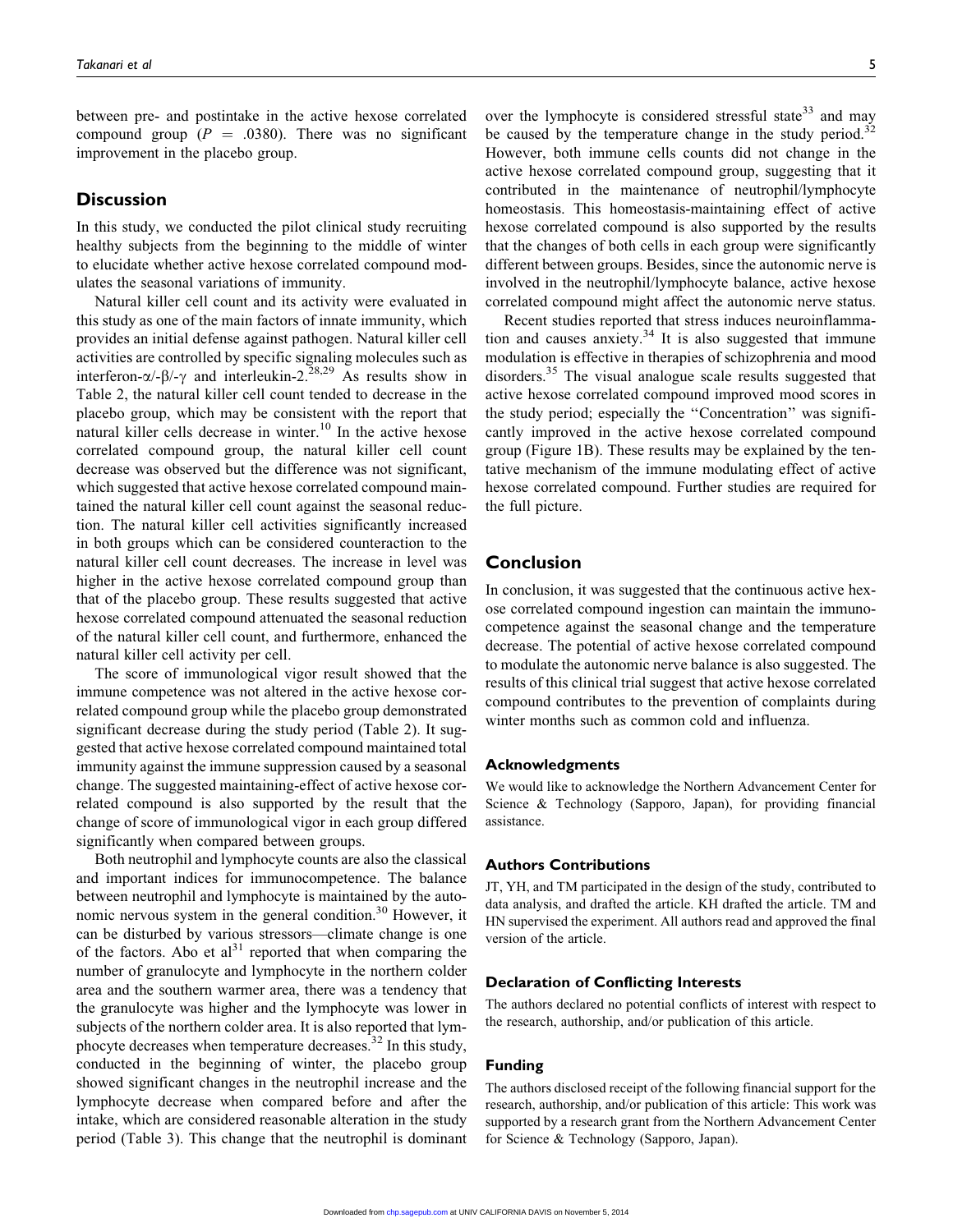### Ethical Approval

This study was conducted in accordance with the Declaration of Helsinki, and all procedures involving human subjects were approved by the Ethics Review Board, Hokkaido Information University (Ebetsu, Japan). Valid informed written consents were obtained from all subjects.

### **References**

- 1. Shaw AC, Goldstein DR, Montgomery RR. Age-dependent dysregulation of innate immunity. Nat Rev Immunol. 2013;13:875-887.
- 2. Segerstrom SC, Miller GE. Psychological stress and the human Immune system: a meta-analytic study of 30 years of inquiry. Psychol Bull. 2004;130:601-630.
- 3. Cunningham-Rundles S, McNeeley DF, Moon A. Mechanisms of nutrient modulation of the immune response. J Allergy Clin Immunol. 2005;115:1119-1128.
- 4. Curwen M. Excess winter mortality in England and Wales with special reference to the effects of temperature and influenza. In: Charlton J, Murphy M, eds. The Health of Adult Britain 1841- 1994. London, UK: The Stationery Office; 1997:205-216.
- 5. Nelson RJ. Seasonal immune function and sickness responses. Trends Immunol. 2004;25:187-192.
- 6. Eccles R. An explanation for the seasonality of acute upper respiratory tract viral infections. Acta Otolaryngol. 2002;122: 183-191.
- 7. Abo T, Kawamura T. Immunomodulation by the autonomic nervous system: therapeutic approach for cancer, collagen diseases, and inflammatory bowel diseases. Ther Apher. 2002;6:348-357.
- 8. Grisham MB, Granger DN. Neutrophil-mediated mucosal injury. Role of reactive oxygen metabolites. Dig Dis Sci. 1988;33(3 suppl):6S-15S.
- 9. Robinson CE, Kottapalli V, D'Astice M, Fields JZ, Winship D, Keshavarzian A. Regulation of neutrophils in ulcerative colitis by colonic factors: a possible mechanism of neutrophil activation and tissue damage. J Lab Clin Med. 1997;130:590-602.
- 10. Lévi FA, Canon C, Touitou Y, Reinberg A, Mathé G. Seasonal modulation of the circadian time structure of circulating T and natural killer lymphocyte subsets from healthy subjects. J Clin Invest. 1988;8:407-413.
- 11. Hirokawa K, Utsuyama M, Kikuchi Y, Kitagawa M. Proper assessment and restoration of immunological function for the improvement of QOL and elongation of healthy lifespan in the elderly. In: Sinigoj G, Jones G, Hirokawa K, Linhart S, eds. The Impact of Ageing: A Common Challenge for Europe and Asia. Vienna, Austria: Lit Verlag; 2007:363-372.
- 12. Hirokawa K, Utsuyama M, Ishikawa T, et al. Decline of T cellrelated immune functions in cancer patients and an attempt to restore them through infusion of activated autologous T cells. Mech Ageing Dev. 2009;130:86-91.
- 13. Aviles H, Belay T, Vance M, Sun B, Sonnenfeld G. Active hexose correlated compound enhances the immune function of mice in the hindlimb-unloading model of spaceflight conditions. J Appl Physiol. 2004;97:1437-1444.
- 14. Aviles H, O'Donnell P, Orshal J, Fujii H, Sun B, Sonnenfeld G. Active hexose correlated compound activates immune function

to decrease bacterial load in a murine model of intramuscular infection. Am J Surg. 2008;195:537-545.

- 15. Gao Y, Zhang D, Sun B, Fujii H, Kosuna K, Yin Z. Active hexose correlated compound enhances tumor surveillance through regulating both innate and adaptive immune responses. Cancer Immunol Immunother. 2006;55:1258-1266.
- 16. Burikhanov RB, Wakame K, Igarashi Y, Wang S, Matsuzaki S. Suppressive effect of active hexose correlated compound (AHCC) on thymic apoptosis induced by dexamethasone in the rat. Endocr Regul. 2000;34:181-188.
- 17. Matsushita K, Kuramitsu Y, Ohiro Y, et al. Combination therapy of active hexose correlated compound plus UFT significantly reduces the metastasis of rat mammary adenocarcinoma. Anticancer Drugs. 1998;9:343-350.
- 18. Matsui Y, Uhara J, Satoi S, et al. Improved prognosis of postoperative hepatocellular carcinoma patients when treated with functional foods: a prospective cohort study. *J Hepatol*. 2002; 37:78-86.
- 19. Ritz BW. Active hexose correlated compound (AHCC) and immune outcomes in humans: a review. Nat Med J. 2011;3:3-7.
- 20. Ghoneum M, Wimbley M, Salem F, McKlain A, Attallah N, Gill G. Immunomodulatory and anticancer effects of active hemicellulose compound (AHCC). Int J Immunother. 1995;21:23-28.
- 21. Terakawa N, Matsui Y, Satoi S, et al. Immunological effect of active hexose correlated compound (AHCC) in healthy volunteers: a double-blind, placebo-controlled trial. Nutr Cancer. 2008;60:643-651.
- 22. Yin Z, Fujii H, Walshe T. Effects of active hexose correlated compound on frequency of  $CD4^+$  and  $CD8^+$  T cells producing interferon- $\gamma$  and/or tumor necrosis factor- $\alpha$  in healthy adults. Hum Immunol. 2010;71:1187-1190.
- 23. Roman BE, Beli E, Duriancik DM, Gardner EM. Short-term supplementation with active hexose correlated compound improves the antibody response to influenza B vaccine. Nutr Res. 2013; 33:12-17.
- 24. Miura T, Kitadate K, Nishioka H, Wakame K. Basic and clinical studies on active hexose correlated Compound. In Bagchi D, Lau FC, Ghosh DK, eds. Biotechnology in Functional Foods and Nutraceuticals. Boca Raton, FL: CRC Press; 2010;51-59.
- 25. Okuyama T, Yoshigai E, Ikeya Y, Nishizawa M. Active hexose correlated compound extends the lifespan and increases the thermotolerance of nematodes. Funct Food Health Dis. 2013;3: 166-182.
- 26. Utsuyama M, Kikuchi Y, Kitagawa M, Hirokawa K. Scoring of immunological vigor: trial assessment of immunological status as a whole for elderly people and cancer patients. In Pawelec G, ed. Immunosenescence. Austin, TX: Landes Bioscience; 2007:15-23.
- 27. Reips UD, Funke F. Interval-level measurement with visual analogue scales in Internet-based research: VAS generator. Behav Res Methods. 2008;40:699-704.
- 28. Farrar MA, Schreiber RD. The molecular cell biology of interferon-g and its receptor. Annu Rev Immunol. 1993;11:571-611.
- 29. Lehmann C, Zeis M, Uharek L. Activation of natural killer cells with interleukin 2 (IL-2) and IL-12 increases perforin binding and subsequent lysis of tumour cells. Br J Haematol. 2001;114:660-665.